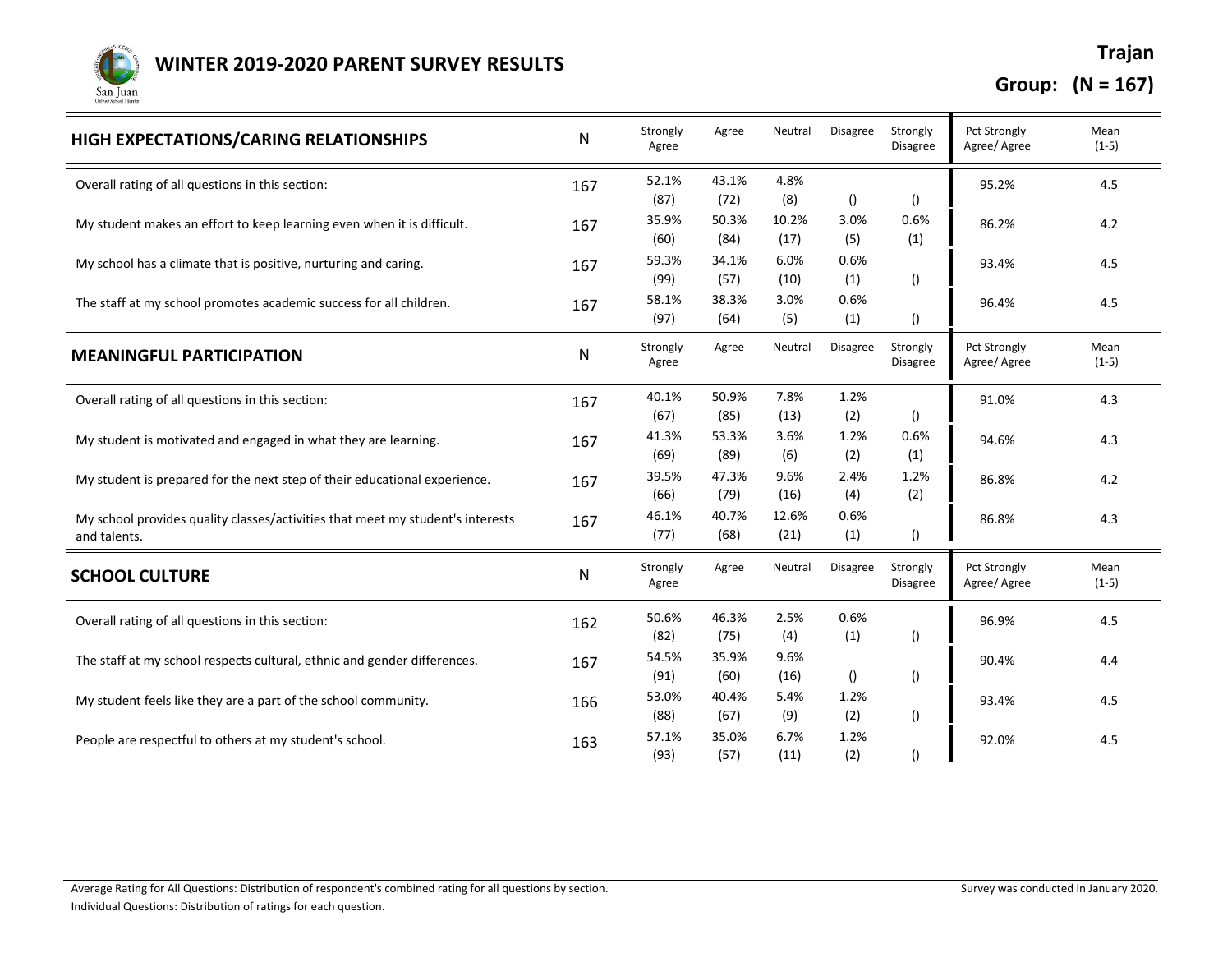

| <b>SAFETY</b>                                                                                        | ${\sf N}$ | Strongly<br>Agree      | Agree                 | Neutral            | Disagree                | Strongly<br>Disagree                 | <b>Pct Strongly</b><br>Agree/ Agree | Mean<br>$(1-5)$ |
|------------------------------------------------------------------------------------------------------|-----------|------------------------|-----------------------|--------------------|-------------------------|--------------------------------------|-------------------------------------|-----------------|
| Overall rating of all questions in this section:                                                     | 164       | 50.6%                  | 46.3%                 | 2.4%               | 0.6%                    |                                      | 97.0%                               | 4.5             |
| I feel the school is a safe place for my student before and after school.                            | 167       | (83)<br>59.9%<br>(100) | (76)<br>35.9%<br>(60) | (4)<br>4.2%<br>(7) | (1)<br>$\left( \right)$ | $\left( \right)$<br>$\left( \right)$ | 95.8%                               | 4.6             |
| The adults at this school treat students fairly.                                                     | 167       | 55.7%<br>(93)          | 34.1%<br>(57)         | 9.0%<br>(15)       | 1.2%<br>(2)             | $\left( \right)$                     | 89.8%                               | 4.4             |
| I feel the school is a safe place for my child.                                                      | 164       | 69.5%<br>(114)         | 26.8%<br>(44)         | 3.0%<br>(5)        | 0.6%<br>(1)             | ()                                   | 96.3%                               | 4.7             |
| Concerns about my student's safety are addressed in an appropriate and timely<br>manner.             | 167       | 53.3%<br>(89)          | 33.5%<br>(56)         | 12.6%<br>(21)      | $\left( \right)$        | 0.6%<br>(1)                          | 86.8%                               | 4.4             |
| <b>PARENT INVOLVEMENT</b>                                                                            | ${\sf N}$ | Strongly<br>Agree      | Agree                 | Neutral            | <b>Disagree</b>         | Strongly<br>Disagree                 | <b>Pct Strongly</b><br>Agree/ Agree | Mean<br>$(1-5)$ |
| Overall rating of all questions in this section:                                                     | 160       | 55.0%<br>(88)          | 40.6%<br>(65)         | 4.4%<br>(7)        | $\left( \right)$        | $\left( \right)$                     | 95.6%                               | 4.5             |
| My school offers me opportunities to be involved in school and classroom<br>activities.              | 167       | 58.1%<br>(97)          | 34.1%<br>(57)         | 7.2%<br>(12)       | 0.6%<br>(1)             | $\left( \right)$                     | 92.2%                               | 4.5             |
| My school clearly outlines the parent, student and school responsibilities in<br>educating my child. | 166       | 55.4%<br>(92)          | 38.6%<br>(64)         | 5.4%<br>(9)        | 0.6%<br>(1)             | $\left( \right)$                     | 94.0%                               | 4.5             |
| My school keeps me well-informed about school activities.                                            | 167       | 57.5%<br>(96)          | 36.5%<br>(61)         | 3.6%<br>(6)        | 1.8%<br>(3)             | 0.6%<br>(1)                          | 94.0%                               | 4.5             |
| My school and I are partners in promoting positive behavior for my student.                          | 166       | 56.6%<br>(94)          | 37.3%<br>(62)         | 6.0%<br>(10)       | $\left( \right)$        | $\left( \right)$                     | 94.0%                               | 4.5             |
| Staff at my school provides resources or ideas that help me support my student<br>at home.           | 166       | 48.2%<br>(80)          | 39.8%<br>(66)         | 9.6%<br>(16)       | 2.4%<br>(4)             | $\left( \right)$                     | 88.0%                               | 4.3             |
| Staff at my school promptly responds to my phone calls, messages, or e-mails.                        | 167       | 56.3%<br>(94)          | 39.5%<br>(66)         | 3.6%<br>(6)        | $\left( \right)$        | 0.6%<br>(1)                          | 95.8%                               | 4.5             |
| Concerns about my student's progress are communicated promptly to me.                                | 167       | 52.1%<br>(87)          | 38.9%<br>(65)         | 9.0%<br>(15)       | $\left( \right)$        | $\left( \right)$                     | 91.0%                               | 4.4             |
| The staff at my school is helpful and welcoming when I come to school or call.                       | 166       | 63.9%<br>(106)         | 31.3%<br>(52)         | 4.8%<br>(8)        | $\left( \right)$        | $\left( \right)$                     | 95.2%                               | 4.6             |
| The staff at my school listens to my concerns about issues.                                          | 162       | 54.9%<br>(89)          | 30.2%<br>(49)         | 12.3%<br>(20)      | 1.2%<br>(2)             | 1.2%<br>(2)                          | 85.2%                               | 4.4             |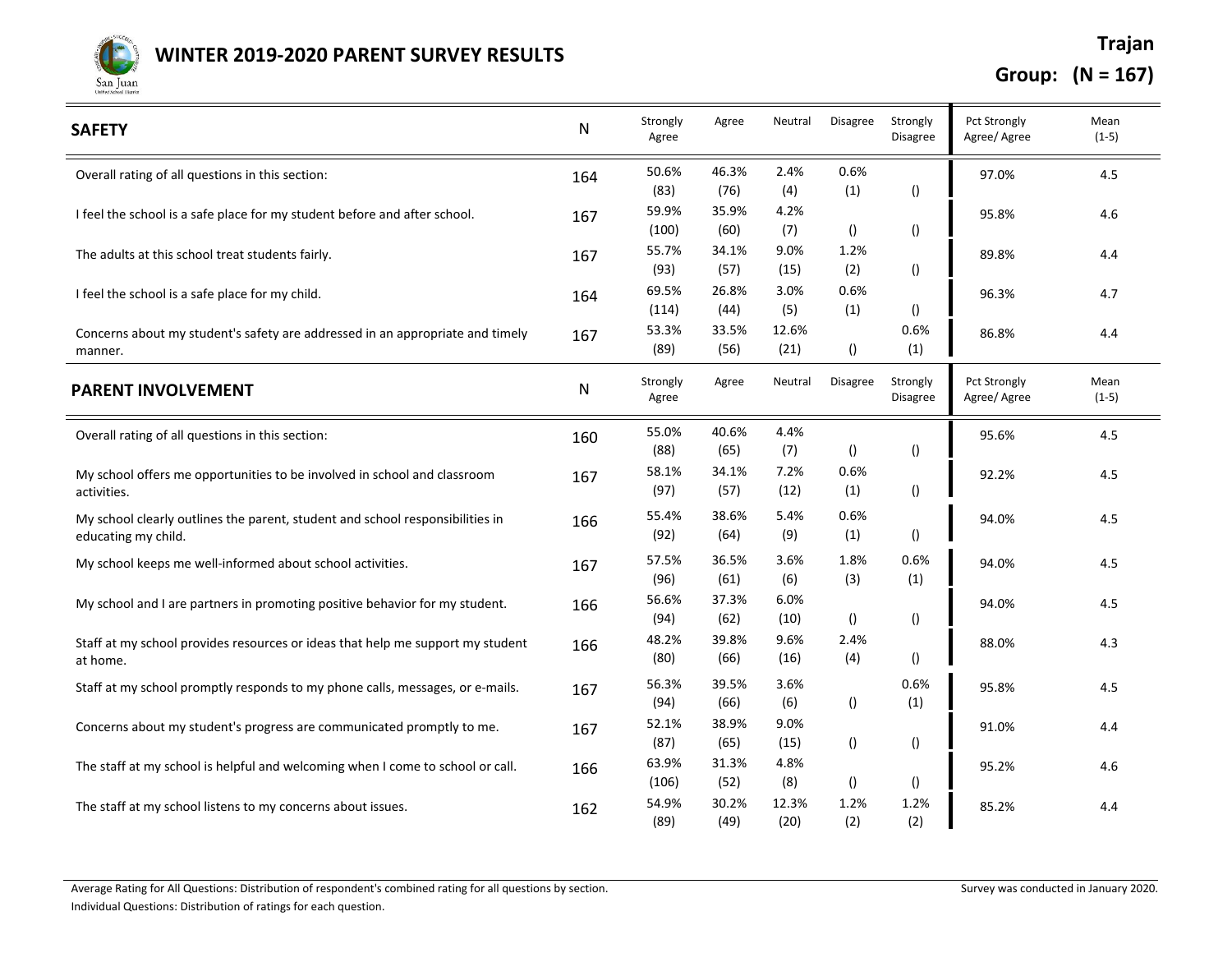

| <b>SCHOOL DECISION MAKING</b>                                                                                        | N   | Strongly<br>Agree     | Agree                 | Neutral             | <b>Disagree</b>         | Strongly<br><b>Disagree</b>          | <b>Pct Strongly</b><br>Agree/Agree | Mean<br>$(1-5)$ |
|----------------------------------------------------------------------------------------------------------------------|-----|-----------------------|-----------------------|---------------------|-------------------------|--------------------------------------|------------------------------------|-----------------|
| Overall rating of all questions in this section:                                                                     | 162 | 42.6%                 | 42.0%                 | 14.8%               | 0.6%                    |                                      | 84.6%                              | 4.3             |
| My school offers parents opportunities to have a role in committees, PTA/PTO,<br>school site council, etc.           | 166 | (69)<br>59.0%<br>(98) | (68)<br>35.5%<br>(59) | (24)<br>5.4%<br>(9) | (1)<br>$\left( \right)$ | $\left( \right)$<br>$\left( \right)$ | 94.6%                              | 4.5             |
| I feel welcome to attend meetings where discussions and decisions occur about<br>school programs and funding.        | 166 | 46.4%<br>(77)         | 38.6%<br>(64)         | 13.9%<br>(23)       | 0.6%<br>(1)             | 0.6%<br>(1)                          | 84.9%                              | 4.3             |
| I am invited to meetings where the school's academic performance is discussed.                                       | 166 | 47.0%<br>(78)         | 30.7%<br>(51)         | 20.5%<br>(34)       | 1.8%<br>(3)             | $\left( \right)$                     | 77.7%                              | 4.2             |
| My school listens to parent input on important decisions.                                                            | 167 | 44.9%<br>(75)         | 37.7%<br>(63)         | 15.0%<br>(25)       | 1.8%<br>(3)             | 0.6%<br>(1)                          | 82.6%                              | 4.2             |
| My school actively seeks the input of parents before making important decisions.                                     | 162 | 33.3%<br>(54)         | 32.1%<br>(52)         | 25.9%<br>(42)       | 4.9%<br>(8)             | 3.7%<br>(6)                          | 65.4%                              | 3.9             |
| <b>TRANSLATION</b>                                                                                                   | N   | Strongly<br>Agree     | Agree                 | Neutral             | <b>Disagree</b>         | Strongly<br><b>Disagree</b>          | <b>Pct Strongly</b><br>Agree/Agree | Mean<br>$(1-5)$ |
| Overall rating of all questions in this section:                                                                     | 39  | 33.3%<br>(13)         | 46.2%<br>(18)         | 20.5%<br>(8)        | $\left( \right)$        | $\left( \right)$                     | 79.5%                              | 4.1             |
| Translated materials (or a translator) for my language are available when I come<br>to school.                       | 78  | 60.3%<br>(47)         | 25.6%<br>(20)         | 12.8%<br>(10)       | 1.3%<br>(1)             | $\left( \right)$                     | 85.9%                              | 4.4             |
| I speak a language other than English, and I receive information about my<br>student's performance in my language.   | 77  | 61.0%<br>(47)         | 24.7%<br>(19)         | 13.0%<br>(10)       | 1.3%<br>(1)             | $\left( \right)$                     | 85.7%                              | 4.5             |
| I speak a language other than English, and I receive general information from my<br>student's school in my language. | 75  | 44.0%<br>(33)         | 21.3%<br>(16)         | 33.3%<br>(25)       | 1.3%<br>(1)             | $\left( \right)$                     | 65.3%                              | 4.1             |